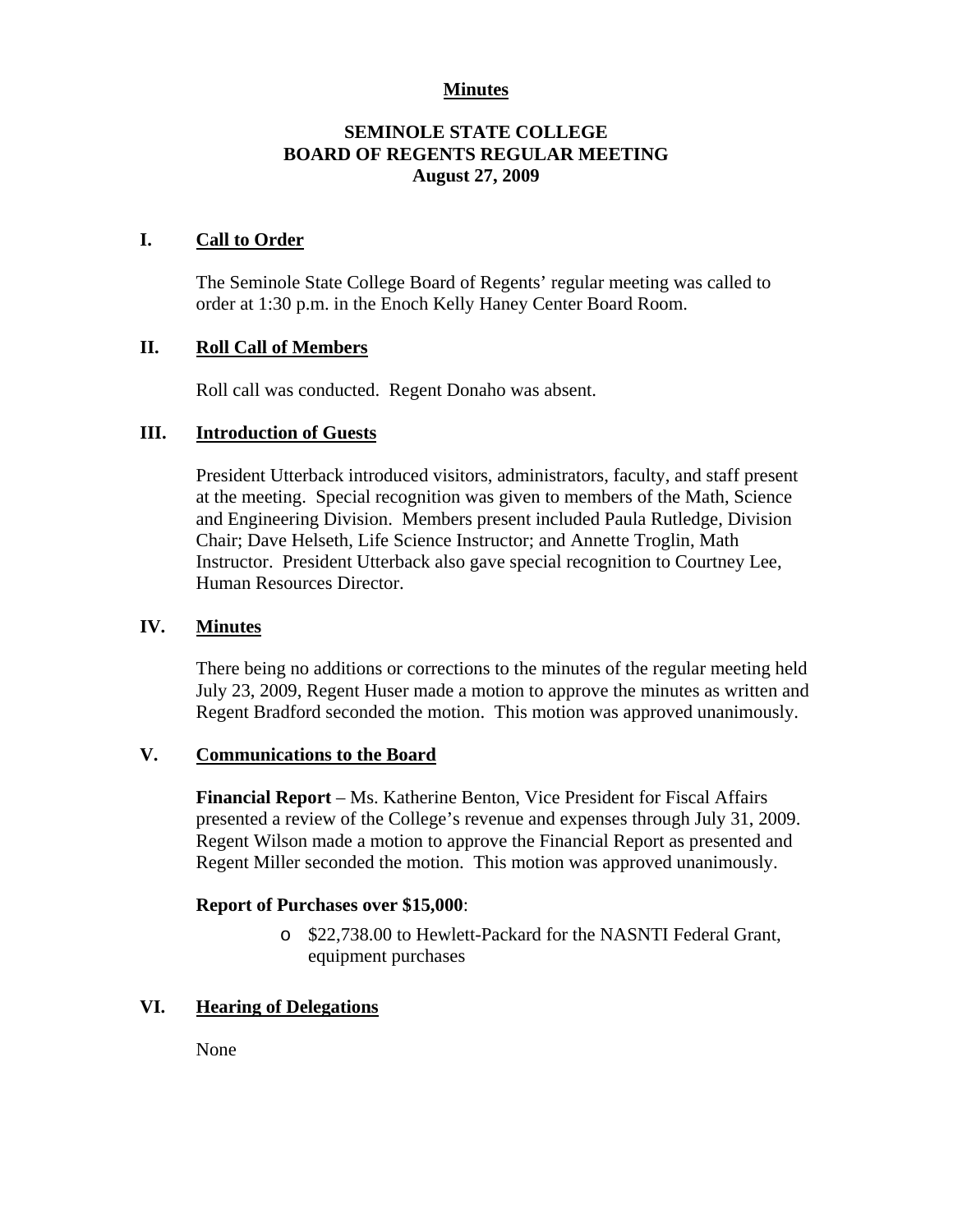Minutes SSC Board of Regents Regular Meeting August 27, 2009 Page 2

### **VII. President's Report**

President Utterback discussed items under the President's Report and the Business portion of the agenda by utilizing a PowerPoint presentation. (See enclosed copy of the PowerPoint presentation)

*Personnel Update* – President Utterback updated the Board on some personnel changes. Aggie Busby has been hired as Nursing Instructor and David Moore has been hired as the Veterans Upward Bound Coordinator.

*Campus Activities* – President Utterback told the Board about several campus activities on campus. The College's annual In-Service meeting was held August  $12<sup>th</sup>$  through the 14<sup>th</sup>. William Allen Young, motivational speaker/actor spoke to the faculty and staff at In-Service. Congresswoman Mary Fallin spoke on campus at the August Seminole Chamber of Commerce Forum. Classes began on August  $17<sup>th</sup>$ . Enrollment is up and parking lots are overflowing. Many activities were held during "Welcome Week" at Seminole State College. Students were invited to a cookout at Henderson Park, a hypnotist visited campus and a dance was held. President Utterback attended an American Association of Community Colleges Board meeting August  $4<sup>th</sup>$  through August  $7<sup>th</sup>$ . A Native American Student Welcome Luncheon has been scheduled for September  $22<sup>nd</sup>$  and a Small Business Forum has been scheduled for September  $24^{\text{th}}$ .

*2008 – 2009 Annual Report* – President Utterback presented the Board members with a copy of the 2008-2009 Annual Report publication.

*Enrollment Update* – President Utterback presented the Board members with enrollment information. He stated that enrollment is up in double digit numbers and might reach a record high for the College.

*Higher Learning Commission Update* – President Utterback, Kelli McBride, and Dr. Gasparro updated the Board on the progress of the Self-Study Steering Committee's preparations for the Fall accreditation visit from the Higher Learning Commission. The final version of the self-study was presented to the Board members.

# **VIII. Business**

**Authoriztion to Purchase Services from Time***cruiser* – President Utterback presented the Board with information about a purchase from Time*cruiser* for online course management. This purchase is a sole source purchase. This purchase will improve the online course service to our students. Kelli McBride commented positively about how user friendly this software is compared to WebCT. Regent Bradford made a motion to authorize the College to purchase services from Time*cruiser* and Regent Wilson seconded this motion. This motion was approved unanimously.